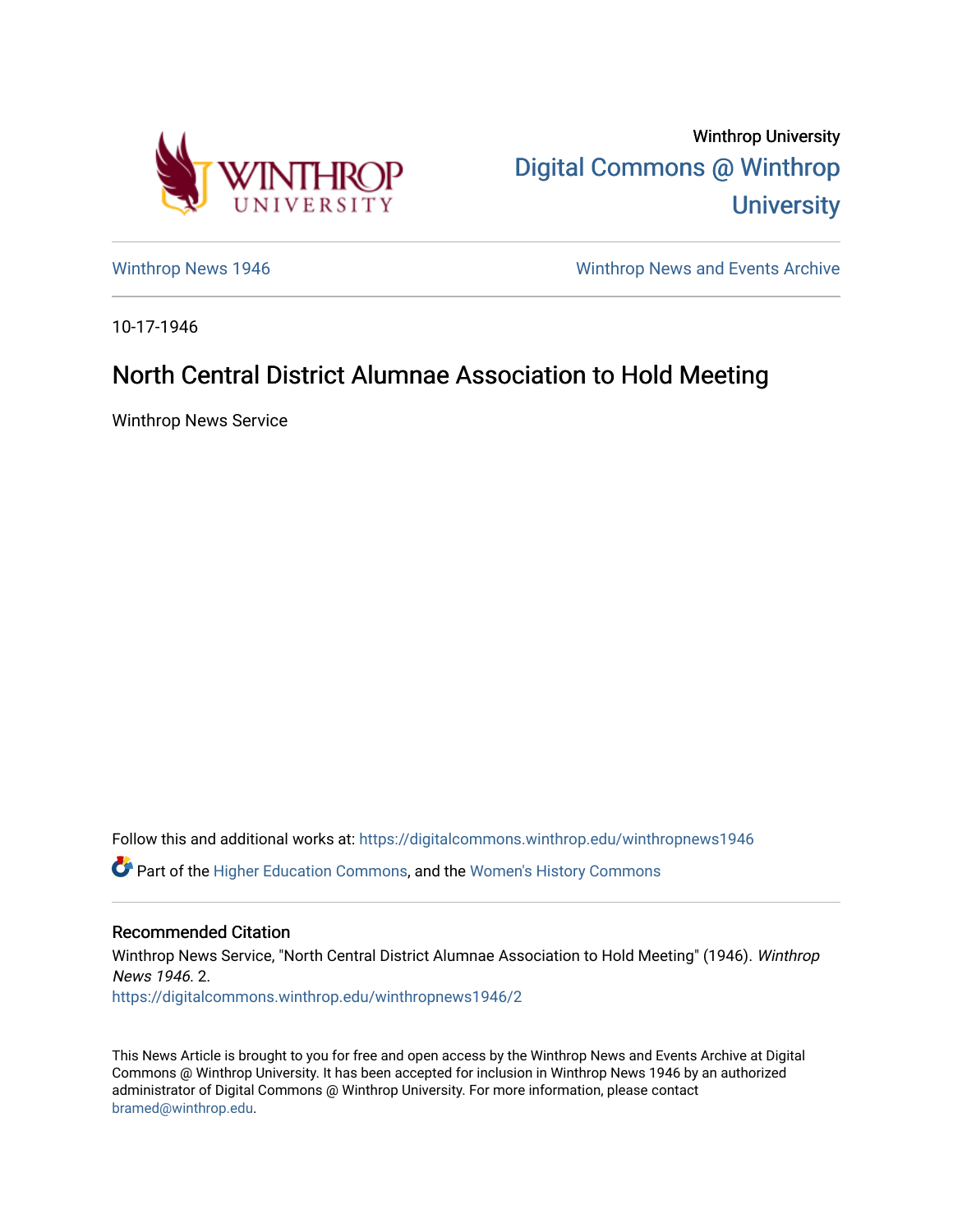## Oct 17, 1946

Members of the North Central district of the Winthrop College Alumnae association will meet at Johnson hall on the campus in Rock Hill at 11:30 Saturday morning, according to Mass Ruth Williams, executive secretary of the association.

Mrs. John M. Massey of Charlotte, N.C., will preside at the session. There are 2,800 Winthrop alumnae on the rolls at the college from this area, which includes Chester, Chesterfield, Fairfield, Kershaw, Lancaster and York counties in South Carolina, and from Charlotte, Gastonia, Greensboro, Winston-Salem and communities in this vicinity in North Carolina.

The theme of the meeting will be "The present plans and the future needs of Winthrop."

Mrs. Rosa B. Guess of Rock Hill, president of the association, will speak at the morning meeting. A panel discussion on Winthrop legislation and the alumnae fund will also be on the program. Participating Resident of the local chapter on this will be:

Mrs. Louise Thomas Miller of Rock Mill, directing the panel; Mrs. W.R. Wallace of Choster; Mrs. J.R. Dronnan of Rook Hill; Miss Maria Culpgef Fort Mill; Mrs. Dix Sarsfield of Huntersville; and Miss Mayme Colvin of Chester.

 $(nor e)$